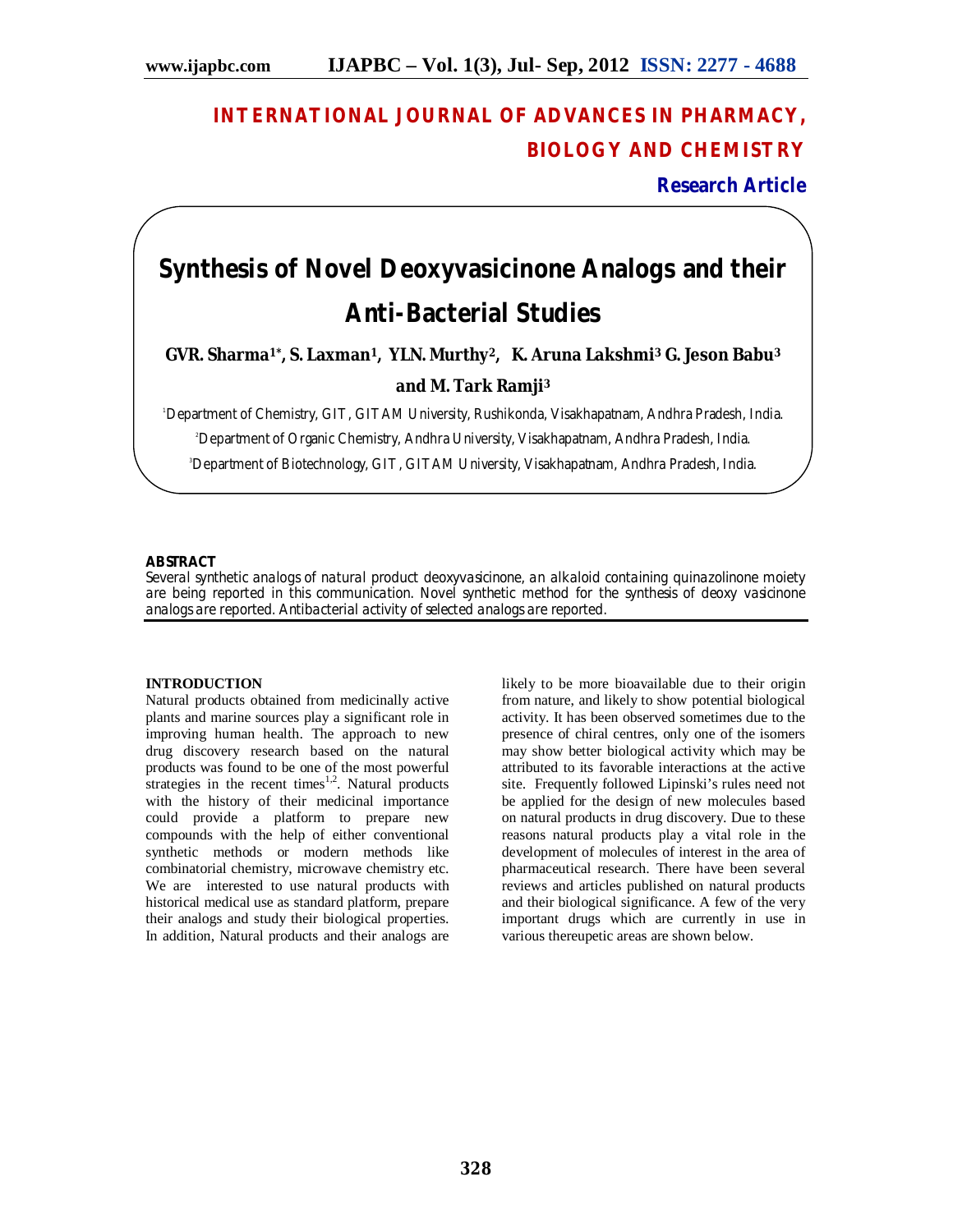

4(3H)-Quinazolinone moeity form a part of several medicinally active naturally occurring alkaloids isolated from plant kingdom, from animals, and from microorganisms. These have been extensively investigated due to their interesting biological activities. Also, the 4(3H) quinazolinone ring is considered as an important building block in synthesis. $\frac{1}{1}$  as this moiety is capable of binding at multiple sites with high affinity and facilitate rapid pharmacological action and hence helps in the rapid discovery of more medicinally active molecules around this building block.

Deoxyvasicinone (2,3-dihydropyrrolo[2,1  $b$ ]quinazolin-9(1*H*)-one) 2 is an alkaloid isolated from the aerial parts of *Adhatoda vasica* (from the family Acanthacea, Sankrit-Vasaka), an evergreen sub-herbaceous bush, used extensively in indigenous medicine for cold, cough, bronchitis,<br>and asthma.<sup>11</sup> Deoxyvasicinone possesses and asthma.<sup>11</sup> Deoxyvasicinone possesses<br>antimicrobial, anti-inflammatory and anti-inflammatory and<br>activities.<sup>12</sup> In addition, antidepressant In addition, deoxyvasicinone is very important key intermediate for the synthesis of various natural products such as vasicinone,  $^{13}$  isaindigotone,  $^{14}$  and luotonin A.  $^{14}$ 



Isaindigotone



#### **RESULTS AND DISCUSSION**

Several methods are reported in the literature for the preparation of quinazolinones from anthranilic acid acid, anthranilamide etc. We chose to start with anthranilic acid which when refluxed with thionyl chloride underwent in situ cyclization to

form a cyclic intermediate. Without isolating the cyclic intermediate, we proceeded to react with 2 pyrrolidone under refluxing conditions to provide deoxyvasicinone.

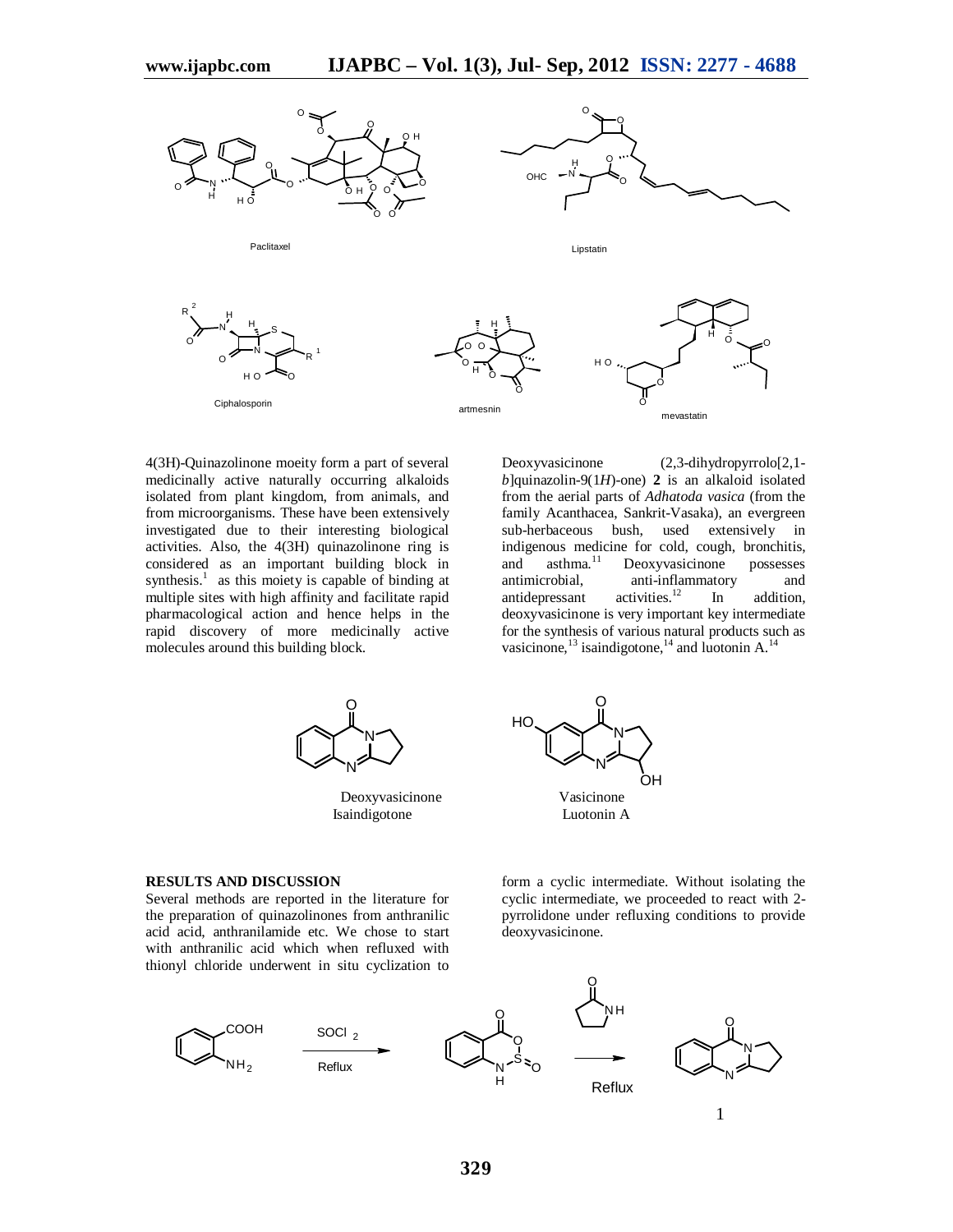Deoxyvasicinone was characterized by 1HNMR, IR, m.p. The deoxyvasicinone was treated with a nitration mixture (Nitric acid and Sulfuric acid) to obtain nitrodeoxyvasicinone. The nitrodeoxyvasicinone was reduced with tin and hydrochloric acid under refluxing conditions to

obtain aminodeoxyvasicinone. Both nitro and aminodeoxyvasicinones were characterized by 1HNMR, IR, Mass.



The amino deoxyvasicinone was treated with various sulfonyl chlorides in pyridine at room temperature to moderately high temperatures

(50°C) to obtain the corresponding sulfonamides which are characterized by 1HNMR, IR, Mass.



c.  $RSO_2Cl$ , Pyridine,  $RT-50 \text{ degC}$   $R = Me$ , Ph, 4-MePh,



# **Synthesis of Deoxyvasicinone**

Anthranilic acid ( g, mmols) was taken in thionyl chloride ( ml) and refluxed for 3 hrs followed by distillation of the thionylchloride. The crude product was diluted with toluene and 2-pyrrolidone ( gm, mmols) and heated at 80 deg C for 5 hrs. The reaction mixture was diluted with toluene, washed with water, dried over anhydrous sodium sulfate and concentrated on rotavapor followed by purification on the silicagel column. Gms (mmols) deoxyvasicinone was obtained whose melting point matched with literature value. 1HNMR (CDCl3): 1-8-2.8 (6H), 7.0 to 8.0 (aromatic 4H), Mass: 186



4

4-NO2Ph, 2-NO2Ph

# **Synthesis of 6-Nitrodeoxyvasicinone**

To a mixture of nitric acid and sulfuric acid ( ml) deoxyvasicinone ( gm, mmols) was added at ice cold temperature and stirred for 2 hrs followed by dilution with water and extraction with dichloromethane. The dichloromethane layer was dried over anhyd. Sodium sulfate and concentration provided 6-Nitrodeoxyvasicinone ( gm, mmol). 1HNMR (CDCl3): 2-3 (m, 6H), 7-8.5 (m, 3H, Ar); Mass: 231

#### **Synthesis of 6-Aminodeoxyvasicinone**

To 6-Nitrodeoxyvasicinone ( gm, mmols) in hydrochloric acid, tin ( gm) was added and heated at reflux for 2 hrs. Filtration, neutralization followed by extraction with dichloromethane, drying over anhydrous sodium sulfate,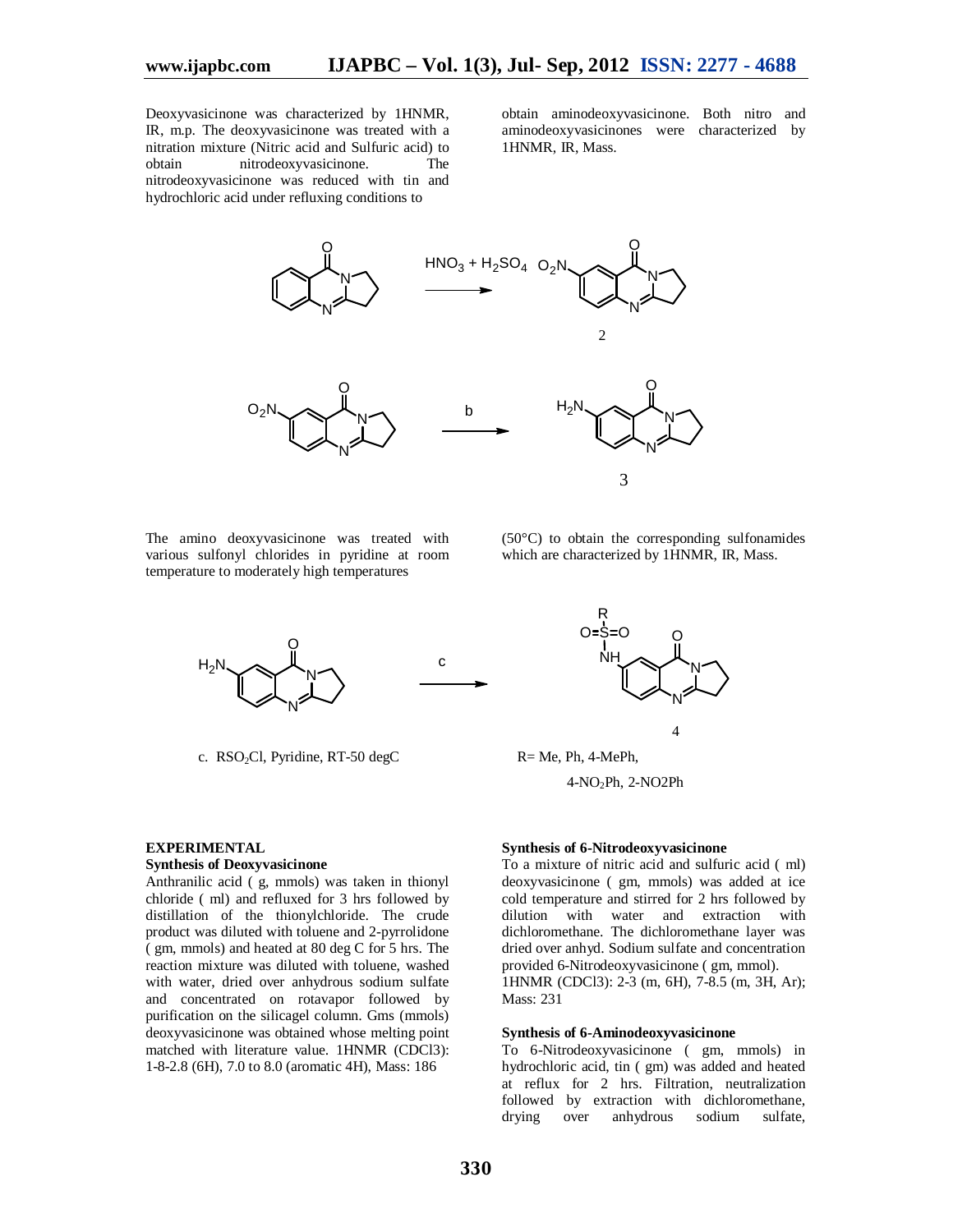concentration provided 6-Aminodeoxyvasicinone ( gm, mmol).

1HNMR (CDCl3): 2-3 (m, 6H, aliphatic), 7-8 (m, 3H, Aromatic) Mass: 201

### **Synthesis of 6-Phenyl sulfonilamylamino deoxyvasicinone**

To 6-aminodeoxyvasicinone ( gm, mmols) in pyridine ( ml) was added phenylsulfonyl chloride ( gm, mmols) and heated to 50 deg C for 2 hrs followed by dilution with water and extraction with dichloromethane, drying and concentration, followed by chromatographic purification provided sulfonamide derivative ( gm, mmols).

1HNMR (CDCl3): 2-3 (m, 6H, aliphatic), 7-8 (m, 8H, aromatic) Mass: 341.

#### **Antibacterial activity**

# **Screening for the antibacterial activity of compounds**

The bacterial cultures were grown in peptone water medium and incubated at 37<sup>0</sup>C after 6hrs of growth, bacteria were at a concentration of  $10^6$ cells/ml were inoculated on the surface of Mueller-Hinton agar plates subsequently, filter paper disc(6mm in diameter) saturated with compound (50µg/ml) was placed on surface of each inoculated plate. To evaluate the efficiency of the methodology, 50µl of the extract was inserted simultaneously in a hole made in new plates. The plates were incubated at  $37^{\circ}$ C for 24hrs and inhibition zone was observed. Cultured bacteria with halos equal to or greater than 7mm were considered susceptible to the compound. The compound dissolved in 2% DMSO. 2% DMSO

served as a negative control. The compound was later tested to determine the Minimal Inhibitory Concentration (MIC) for each bacterial sample.

#### **Determination of Minimum Inhibitory Concentration**

The antibacterial studies of each compound was analysed by Micro broth dilution assay. The assays were repeated at least three times

#### **Microbroth-dilution assay**

The MIC was determined as per the guidelines of Clinical and Laboratory Standards Institute<sup>1</sup>. All the bacteria used in this study were incubated for  $24$ hrs at  $37^{\circ}$ C. Bacterial suspensions were prepared by suspending 24hrs grown culture in sterile normal saline. The turbidity of the bacterial suspensions was adjusted to a McFarland standard of 0.5, which is equivalent to  $1.5x10^8$  CFU/ml. The twofold serial dilutions of each compound was prepared in Muller Hinton broth, 100µl of the bacterial inoculum was added to each well of the plate, resulting in a final inoculum of  $5x10^5$ CFU/ml in the well; final concentration of the compound ranged from 10mg/ml to 62.5µg/ml. The plates were incubated at  $37^{\circ}$ C for 24hrs. The minimum concentration of the compound that showed 100% reduction of the original inoculum was recorded as the MIC.

The Minimum Bactericidal Concentration (MBC) was determined by spreading a 100-µl volume on a LB agar plate from the wells showing no visible growth. The plates were incubated at 37°C for 24 h. The minimum concentration of compound that showed  $\geq 99.9\%$  reduction of the original inoculum was recorded as the MBC.

| Organism           | De-oxy vasicinone<br>mg/ml | Nitro-deoxyxasicinoue<br>mg/ml | Amino-deoxyxasicinone<br>mg/ml | Sulphonyl<br>amino de-oxy<br>vasicinone<br>mg/ml | Methyl<br>sulphonyl<br>amino de-<br>oxivasicinone<br>mg/ml |
|--------------------|----------------------------|--------------------------------|--------------------------------|--------------------------------------------------|------------------------------------------------------------|
| Eseli              | 5.0                        | 25                             | 5.0                            | 10.0                                             | 2.5                                                        |
| Laeruzinesa        | 10.0                       | 5.0                            | 10.0                           | 5.0                                              | 2.5                                                        |
| Krneumania         | 5.0                        | 25                             | 5.0                            | 5.0                                              | 25                                                         |
| Laxvara            | 5.0                        | 25                             | 5.0                            | 5.0                                              | 25                                                         |
| Luuleank.          | 5.0                        | 25                             | 5.0                            | 5.0                                              | 25                                                         |
| <i>Panirakilis</i> | 5.0                        | 25                             | 5.0                            | 5.0                                              |                                                            |
| Lauenniae          | 5.0                        | 25                             | 5.0                            | 5.0                                              | 25                                                         |
| Luali              | 5.0                        | 25                             | 5.0                            | 5.0                                              |                                                            |
| aways              | 25                         | 1.25                           | 25                             | 25                                               | .25                                                        |
| <i>BXQESMSE</i>    | 25                         | 1.25                           | 25                             | 25                                               | 1.25                                                       |

# **Minimum inhibitory concentrations (MIC)**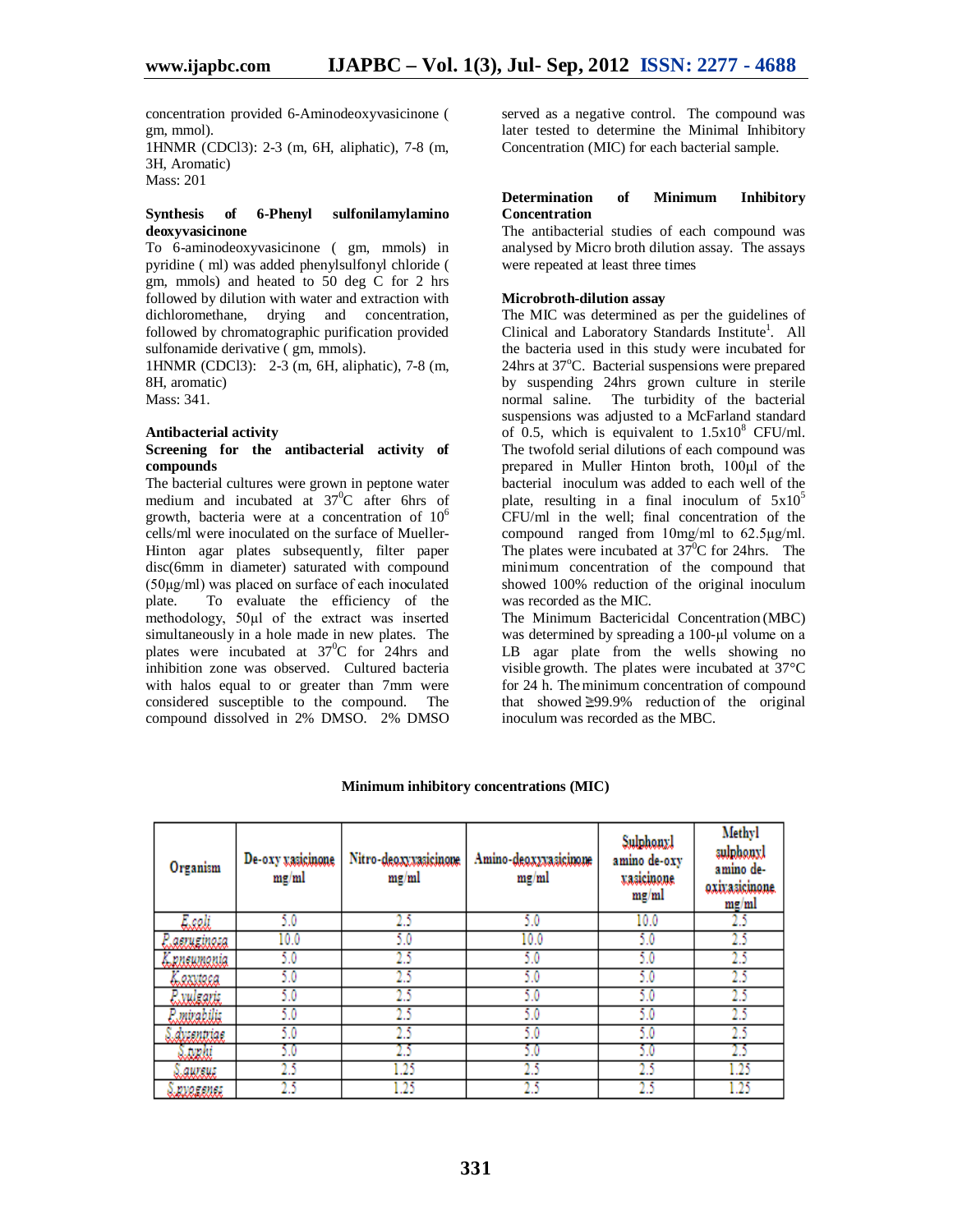| Organism   | De-oxy<br>rasicinone<br>mg/ml | Nitro-<br>deoxxxasicinone<br>mg/ml | Amino-<br>deoxxxasicinone<br>mg/ml | Sulphonyl amino de-<br>oxy xasicinone<br>mg/ml | Methyl sulphony.<br>amino de-<br>oxivasicinone<br>mg/ml |
|------------|-------------------------------|------------------------------------|------------------------------------|------------------------------------------------|---------------------------------------------------------|
| Esceli.    | 10.0                          | 5.0                                | 10.0                               | >10.0                                          | 5.0                                                     |
| aeruzinasa | >10.0                         | 10.0                               | >10.0                              | 10.0                                           | 5.0                                                     |
| пешпанія   | 10.0                          | 5.0                                | 10.0                               | 10.0                                           | 5.0                                                     |
| axuaca     | 10.0                          | 0.د                                | 10.0                               | 10.0                                           | 5.0                                                     |
| vulsavis   | 10.0                          | 5.0                                | 10.0                               | 10.0                                           | 5.0                                                     |
| mirakilis  | 10.0                          | 5.0                                | 10.0                               | 10.0                                           | 5.0                                                     |
| dysentriae | 10.0                          | 5.0                                | 10.0                               | 10.0                                           | 5.0                                                     |
| iwaki      | 10.0                          | 5.0                                | 10.0                               | 10.0                                           | 5.0                                                     |
| awayi      | 5.0                           | 25                                 | 5.0                                | 5.0                                            | 25                                                      |
| 8.RVREENSE | 5.0                           | 25                                 | 5.0                                | 5.0                                            | 25                                                      |

# **Minimum Bactericidal concentrations**

*Escherichia coli, Pseudomonas aeruginosa, Klebsiella oxytoca, Klebsiella pneumonia, Proteus vulgaris, Proteus mirabilis, Shigell dysentriae, Salmonella typhi, Staphylococcus aureus, Streptococcus pyogenes.*

| $1.220$ or organize event outlies to mail the ranges |                               |                                    |                                    |                                                  |                                                            |  |
|------------------------------------------------------|-------------------------------|------------------------------------|------------------------------------|--------------------------------------------------|------------------------------------------------------------|--|
| Organism                                             | De-oxy<br>vasicinone<br>mg/ml | Nitro-<br>deoxyvasicinone<br>mg/ml | Amino-<br>deoxyvasicinone<br>mg/ml | Sulphonyl amino<br>de-oxy<br>vasicinone<br>mg/ml | Methyl<br>sulphonyl<br>amino de-<br>oxivasicinone<br>mg/ml |  |
| A.flavus                                             | 10.0                          | 5.0                                | 10.0                               | 5.0                                              | 10.0                                                       |  |
| A.fumigatus                                          | 10.0                          | 5.0                                | 10.0                               | 5.0                                              | 10.0                                                       |  |
| A.niger                                              | 10.0                          | 5.0                                | 10.0                               | 5.0                                              | 10.0                                                       |  |
| F.oxysporum                                          | 10.0                          | 5.0                                | 10.0                               | 5.0                                              | 10.0                                                       |  |
| P.notatum                                            | 10.0                          | 5.0                                | 10.0                               | 5.0                                              | 10.0                                                       |  |
| Candida albicans                                     | 5.0                           | 10.0                               | 5.0                                | 2.5                                              | 5.0                                                        |  |

**MIC of organic compounds towards fungus**

| Aspergillus flavus, Aspergillus fumigates, Aspergillus niger, Fusarium oxysporum, |  |  |  |  |  |
|-----------------------------------------------------------------------------------|--|--|--|--|--|
| Pencillium notatum                                                                |  |  |  |  |  |

| Organism         | De-oxy<br>vasicinone<br>mg/ml | Nitro-<br>deoxyvasicinon<br>mg/ml | Amino-<br>deoxyvasicinone<br>mg/ml | Sulphonyl<br>amino de-oxy<br>vasicinone<br>mg/ml | Methyl<br>sulphonyl amino<br>de-oxivasicinone<br>mg/ml |
|------------------|-------------------------------|-----------------------------------|------------------------------------|--------------------------------------------------|--------------------------------------------------------|
| A.flavus         | >10.0                         | 10.0                              | >10.0                              | 10.0                                             | >10.0                                                  |
| A.fumigatus      | >10.0                         | 10.0                              | >10.0                              | 10.0                                             | >10.0                                                  |
| A.niger          | >10.0                         | 10.0                              | >10.0                              | 10.0                                             | >10.0                                                  |
| F.oxysporum      | >10.0                         | 10.0                              | >10.0                              | 10.0                                             | >10.0                                                  |
| P.notatum        | >10.0                         | 10.0                              | >10.0                              | 10.0                                             | >10.0                                                  |
| Candida albicans | >5.0                          | 10.0                              | 10.0                               | 5.0                                              | 10.0                                                   |

# **CONCLUSION**

We have reported in this communication, a novel series of natural product analogs and their antibacterial studies. Further work is in progress and the results will be communicated in an appropriate journal.

# **ACKNOWLEDGEMENTS**

One of the authors Mr. S. Lakshman is grateful to GITAM University for providing financial support to carryout this project as part of his Ph.D. programme. We thank Instrument facility at Andhra University and SIF, Indian Institute of